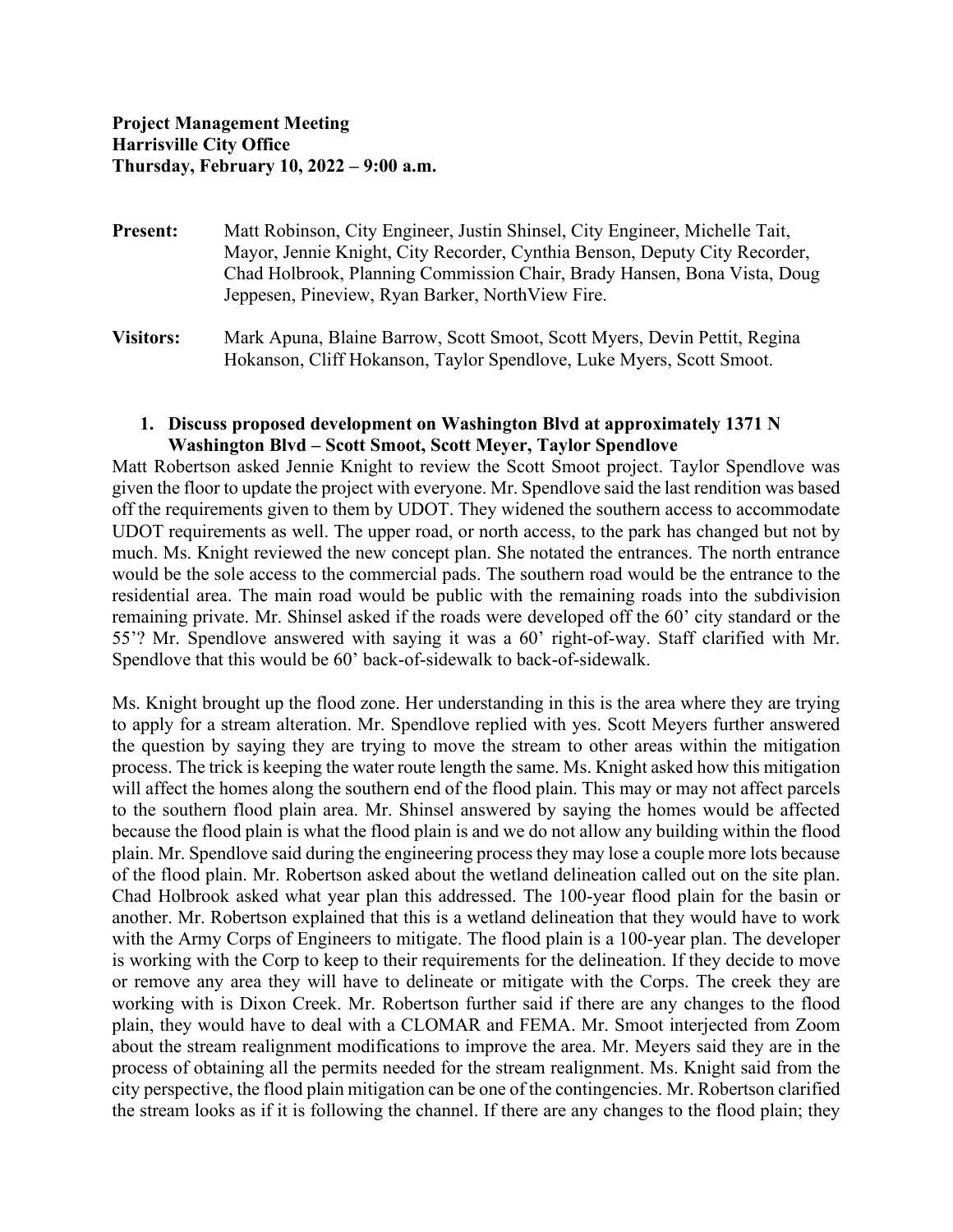would need FEMA approval, any mitigations would be with the Corps of Engineers, and the stream alteration permit would go through the state.

Ms. Knight continued by asking about the phasing plan for the development. Mr. Spendlove said the first phase would the upfront and the whole road. There are two types of units. Two-story townhome mansion style type and a three-story. Phase 1 and 2 will be built at the same time. Phase 3, 4, 5 will be completed after. Staff requested the phases be labeled. Mr. Spendlove figured the road will go in first for fire. He asked if the phases needed to go in numerical order as have been required by other cities. Staff said there is nothing that requires this in our code. Ms. Knight explained that the city treats each phase as its own separate subdivision and will need to go through the subdivision process. She would be more concerned with each phase meeting the city code than the order of the phases. Mr. Robertson said the approval for the mixed-use zone is for the whole site. The first step is a zoning change and a Master Development agreement. Then they will come in with the phases. Mr. Shinsel did state that the condition with a mixed-use is the commercial is in prior to the completion of the residential.

Mr. Meyers said they are talking with some wonderful groups. The only problem he sees is they will not be able to access the road. Mr. Shinsel said they will work with them and allow a temporary access for the commercial area. Ms. Knight said she believes this is part of the Development agreement but will double check. Ms, Knight gave an option of holding some escrow to accommodate this.

Ms. Knight brought up the trails and outlined walking path. She would like to see it as a separate map but if they wished to overlay it on the site plan, they need to call it out. After some discussion it was decided this requirement would be waived due to the conservation area being dedicated to the City as part of this project. Ms. Knight asked if the city road has sidewalks. Mr. Spendlove said yes, they will. She asked about the private roads. Mr. Spendlove said the development is alley loaded so the sidewalks will be on the main road coming into the area and within the open spaces. Mr. Shinsel asked for some striping to indicate the access for the park included in the engineering process.

Ms. Knight asked what the density would be. Mr. Spendlove said there would be 215 units. The first renderings were 220. Mr. Spendlove said there maybe a few more lost due to engineering and the mitigation of the Flood Plain. Mr. Spendlove presented the plan of a subdivision they are doing in another city to show an idea of what they are hoping their development end result would be. The 2-story units are between 1300 – 1800 sq ft with 2 car garages. The 3 story begin at 1500 sq ft.

Ms. Knight asked about the traffic plan. Mr. Robertson said he had not gone through the calculations yet. Ms. Knight asked if the calculations will need to be modified with the new connections. Mr. Robertson said he will look into a bit more and have them updated based on the new configuration.

Ms. Knight went over the exhibits submitted thus far. The color coding on the current proposal is the height of the buildings with the black lines showing phases. There would need a new site standard considered for the mixed-use. The concept presented would need to be updated with the road standards for the city and called out. Mr. Spendlove asked for the Fire requirement. Ryan Barker said they require 20 ft. Mr. Spendlove said they are showing 24 and will keep it that way.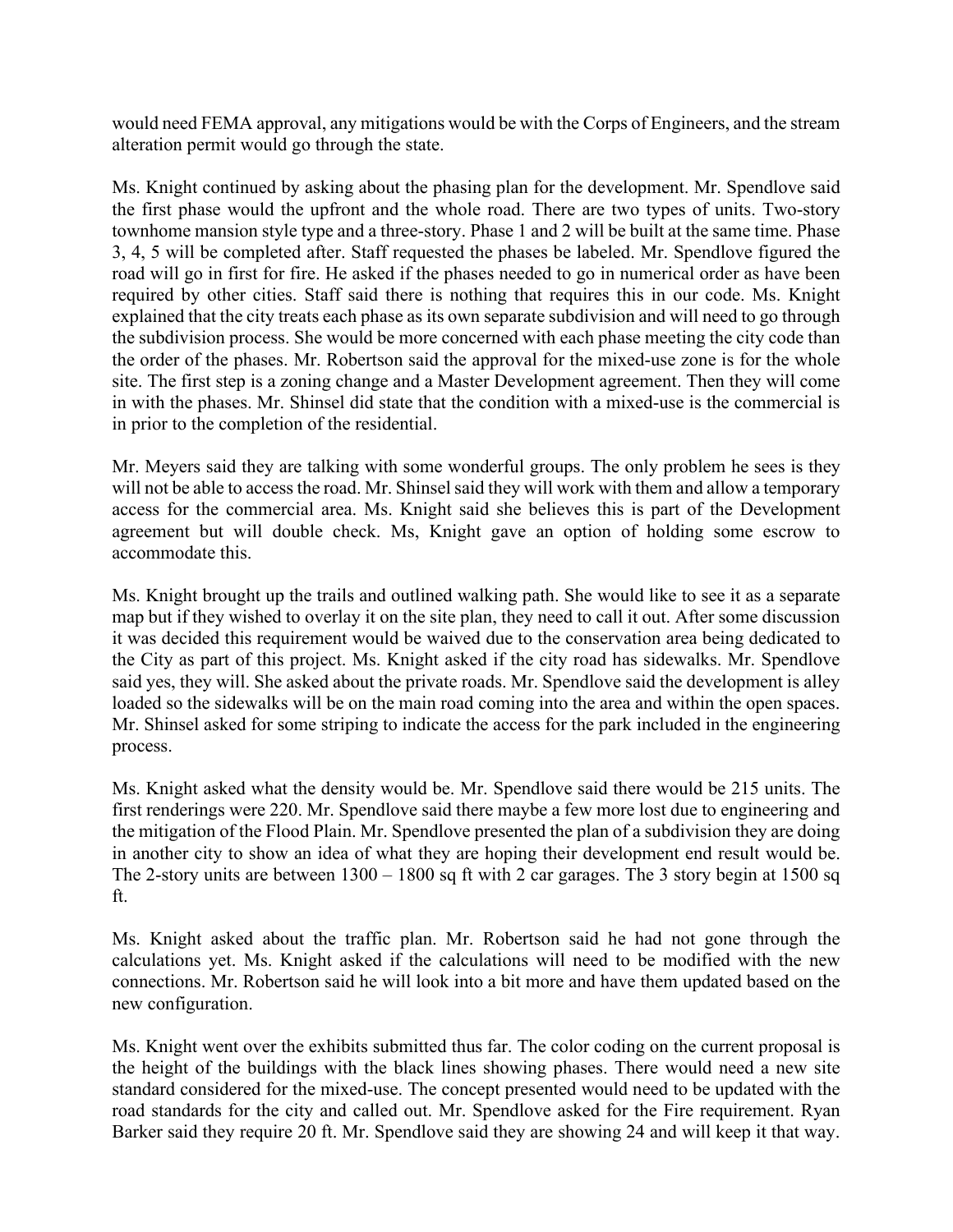There will need to be a commercial plan submitted. They have their residential plan. Landscaping designs need to be worked on. Mr. Spendlove asked if they wished for more of a concept or more in depth for this plan. Ms, Knight said that they could call out the resolution for shrubbery and trees. Mr. Shinsel said with water restrictions the city is a big proponent of xeriscaping. Mr. Meyers asked about the water requirements. Brady Hansen from Bona Vista was asked about the water shares. Mr. Hansen said they would have to apply since they have not seen anything yet. They are not currently in the Pineview district. They would have to annex in to the district and turn over their water shares. Mr. Spendlove asked what the process would be to the Pineview representative. Water shares would need to be turned over to the city before recording of the donated piece and discussed more within the Master Development Agreement and engineering.

Ms. Knight reviewed the HOA draft CCR's. The city does not require this to be incorporated, just a draft document. Conservation easement always needs to remain a park. Ms. Knight said the HOA and CCR's need to outline the maintenance for the private roads. Mr. Spendlove as for direction on what to include. Ms. Knight went through options about the items or limitations the CCR's can put on a development. Such as, outbuildings, maintenance of private roads, satellite dishes, etc. Mr. Shinsel mentioned that the main sewer would be maintained by the city and an easement would need to be recorded over this access. Mr. Spendlove said they would add a PUE to the development for city maintenance. Mr. Shinsel said on the conservation easement, he would like to place the holder for the plaque be placed by them. This item will be added to the Master Development Agreement as well. Ms. Knight continued through the development checklist. Timeline was discussed and April was decided when they would apply to Planning Commission. Mr. Shinsel said if they do find there are more changes needed then they will be asked to attend the following Project Management to discuss them prior to the April Planning Commission. Mr. Spendlove asked for clarification on the process since he is interested in being the new owner of the project. Once the current step is approved, we can move onto site plan prelim/final for the whole project then prelim/final for phases we want to do. Ms. Jennie said this step is the zoning change. The MDA is adopted at the same time at the zoning change then each phase will be submitted for prelim/final. Mr. Robertson spoke up and said staff would need to discuss how to best handle this. He has seen in other cities where they have received preliminary approval for all the phases at once and then the final on each of the individual phases. For Mr. Spendlove he wishes to have as much as possible approved at Preliminary since his bank wishes to see him invested before closing. Staff agreed that it could be possible for them to go this route. Staff will discuss to see what option is the most advantageous for the development to proceed.

Mr. Meyers asked about the commercial area. He wanted to make certain what was being presented was approved by the city for those that he has been working with. Mr. Knight stated that this commercial area is unique because the main area is the park they are donating. The decision was left with Staff having a discussion at a later time. Mr. Meyer further expressed the desire of those that he is working with. Mr. Shinsel said as long as it meets city code, they will be willing to work with them. Mr. Spendlove is hoping to have everything submitted by the end of next week.

## **2. Discuss preliminary site plan review for Triple Peaks located at approximately 2440 North Highway 89 – Mark Apuna, Devin Pettit**

Mr. Robertson began with discussing the biggest pause is the rezone on the parcel. The site is being shown as being developed over 3 or 4 parcels. Not all the parcels are zoned commercial. Mr. Robertson also brought up some of the engineering issues. Mr. Apuna has forwarded the notations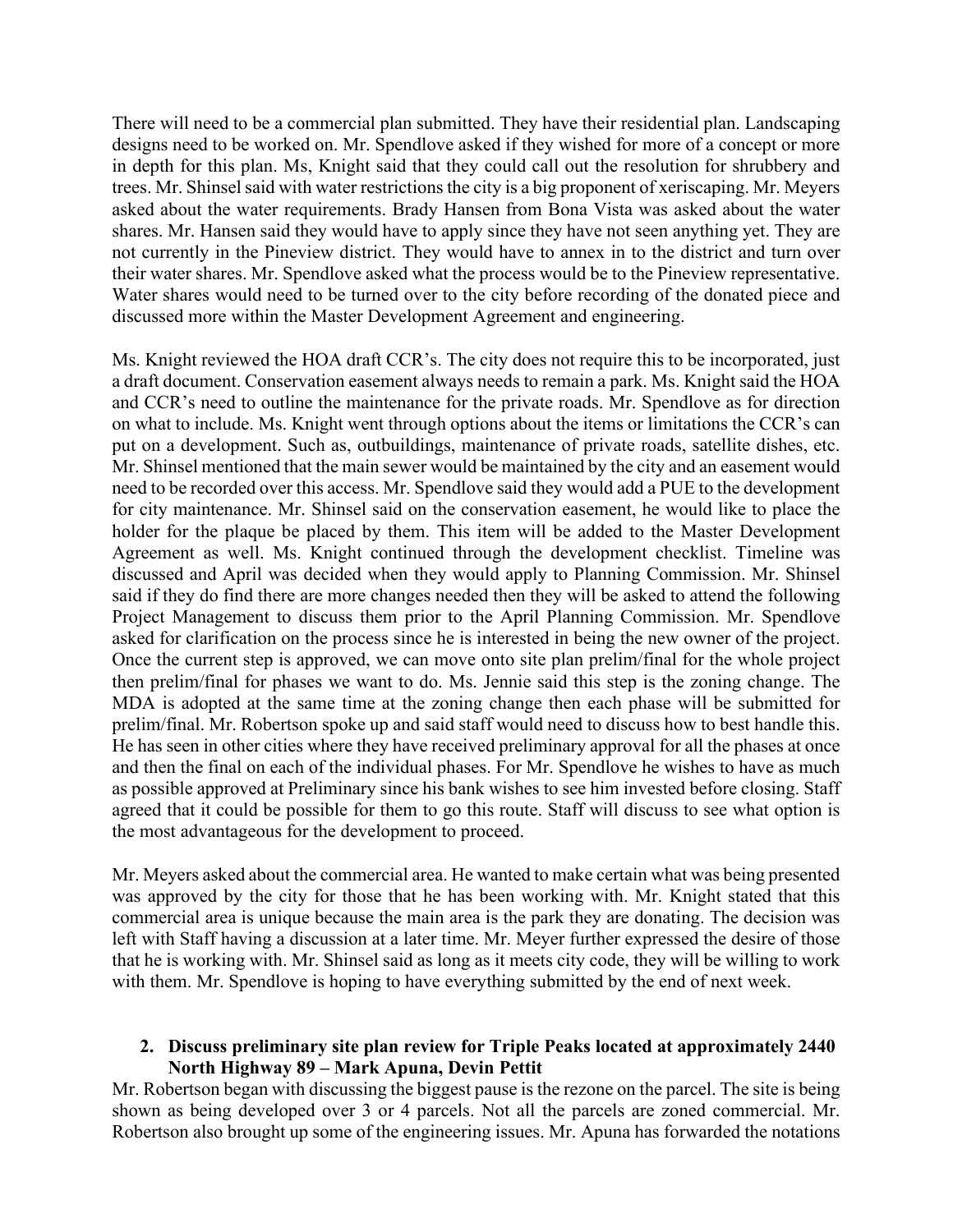given to him to his engineer and a lot of the work has been addressed already. The parcels were discussed. The small parcel to the north was reviewed. Ms. Knight did follow up with the county. Currently this smaller piece has had taxes paid and is a currently valid. This parcel would have to be included as part of the re-zoning process as well otherwise it would cause a delay in the project if it is actually part of the development. Staff asked them to verify the parcels. Documentation needs to be submitted for proof of ownership. Current site plan covers this parcel along with one other to the rear of the project. Staff agreed they need to verify where the parcel was. Is it included as part of their owned parcels or not? If it is, it would need to be purchased and a rezone for it would have to occur as well. Staff wanted to make them aware so there would not be a hiccup with moving forward with the project.

The site plan was reviewed to see how much building would cover each parcel. Mr. Robertson asked about the multiple parcels and how the building will be placed over them. He also asked if the parcels will be combined into one parcel. Staff to follow up with process for combination or lot line adjustments. Ms. Knight said that as long as the site plan includes all the parcels with the same zoning they can move ahead. Mr. Robertson asked about the east side of the parcel and what the plans were for it. Mr. Apuna stated that this presented plan was the final concept.

Mr. Robertson reviewed his initial comments to see if there was any confusion. Mr. Robertson asked what the entrance would look like. Mr. Apuna said as long as he leaves the approach the way it is, there would be no new requirements from UDOT. Mr. Shinsel clarified by saying as long as they leave it as an approach access there will be no new requirements. He also said that while visiting with Apuna's engineer on site, he found the sewer was connected to the current 10" stub. That would have to be cleaned and camera to make certain it is still a good connection. All connections are back-of-curb for the right-of-way. Mr. Shinsel has spoken with Bona Vista. They want the existing meter, in HWY 89, to be capped since it does not match with the new connections on the west side. Mr. Apuna asked if this means he has to cut out the whole road. Mr. Shinsel said no. He would need to drill over to the main, shut the water off and cap from there. His new water line and fire line will be attached to the new 8".

Doug Jeppesen from Pineview spoke up and said there is no secondary infrastructure. There is a line on 750 West though. Mr. Robertson said because Bona Vista does not allow for outdoor watering, they would have to obtain this. The option of bringing the line up the fire access on the back property with a meter on 750 W was discussed. Staff agreed the fire lane would be a good option to add secondary water to the parcels. Developer to look into the water shares on the parcel with North Ogden Canal shares or with Western Irrigation since no one was aware of any water shares. Pineview will accept both shares. Ms. Knight said the water shares stay with the property and should have been sold with the property purchase.

Ms. Knight will work on the parcel lines with Mr. Apuna to settle that matter. Currently the project rezone is slated for March. New submittals would need to be in by the March deadline. Brady Hansen from Bona Vista said there is another line stubbed on that property that could be used as a fire hydrant or it will need to be disconnected.

Mr. Apuna asked about height restrictions. The code was brought up. The code states 45' for commercial to roof line. Staff said if you wish to go higher it would have to go through the conditional use permit and possible requirement of variance. Tyler Seaman asked if there was a building code for the height in the municipal code. Mr. Apuna said the highest pitch begins at 50'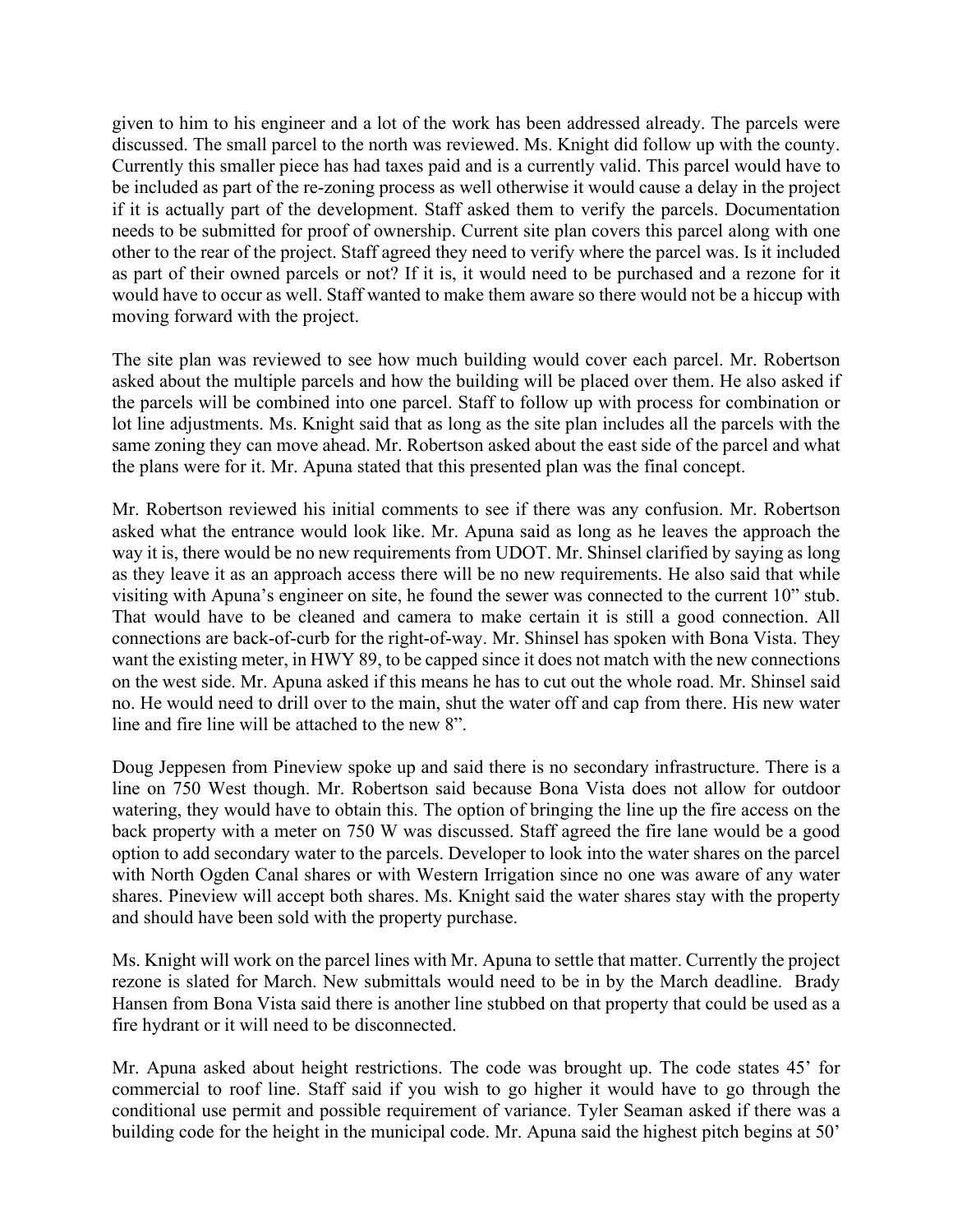with a 3-degree slope. Over the width it gains 18 ft. Municipal Code was reviewed along with the grandfathering on the property. Ms. Knight to review legal opinion for a modification to the height of the proposed building. She stated that if you do need a variance it will need to be a hardship on the property, not with something the builder/developer creates. Ms. Knight to do some research on building height and what would be allowed.

*[Later in the meeting Tyler Seaman, Building Official, was able to determine the definition of height is based on the height average, which would allow this proposal to move forward.]* Mr. Apuna asked about the parking. He asked how many stalls does he need; currently he has 103. Mr. Robertson to review and to get back to them. Restaurant to be on the bottom and is 8500 sq ft  $(1/100 = 85$  spaces). Second floor is professional use 8500 (1/400 = 22). This would be a total of 107 stalls. Landscape requires a break every 10 stalls. 5-6 handicap stalls would be required. Mr. Apuna asked if artificial turf be used and be considered through xeriscape requirements. The look they are considering is what is found at Farmington Station. Mr. Shinsel said as long as it is permeable, then it would be allowed. Landscape concept pictures to be added. Mr. Robertson said according to code there needs to be one tree per island.

## **3. Discussion on 750 West Municipal Complex located at approximately 1770 N 750 West and other city owned properties. – Justin Shinsel**

Mr. Shinsel explained that they will be talking mostly about the 700 N project and how it applies to the 750 W project. The city is preparing these lots to sell to help finance the 750 W Municipal Complex. Current zoning in RE-15. Discussion of the 8' strip to the north. No Bona Vista line is existing on this property. It was removed while doing a water line upgrade on 700 N last year. Some city utilities are still present within this strip which the City will keep for maintenance. Mr. Robertson brought up where the setback would be. Staff agreed that the far east line of the parcels would be considered the rear line. Mr. Seaman spoke about doing a percentage for Lot 10B with the 3-sides instead of a regular 4-sided lot. Setbacks would be considered more during building since this is not an engineering matter. Ms, Knight thanked Mr. Robertson and his team for thinking of this issue. Mr. Shinsel said he was still looking into the secondary water irrigation rights. This is outside of the Pineview District. Mr. Shinsel knows the city has the rights and water shares but access is the issue. Mr. Robertson said the city has to prove there is access to secondary with Bona Vista. Mr. Shinsel said once he figures this out, it will be added to the lot design. Ms. Knight asked about the curb, gutter and sidewalk. She wanted to make certain that there was no deferral agreement needed. Mr. Shinsel said curb gutter and sidewalk on the lots will need to be installed during construction. There may be a need for a possible storm water catch box at the north end of the curb by the city maintained piece. Ms. Knight asked if it is worth trying to add a trail system to this 8 ft section. City Staff to look into at a later date.

Discussion on the 750 W Municipal Complex. The question was asked about the discussion happening on the project and how it would affect the HHI property. Mr. Hokansen reviewed everything he has heard going into the area about their property. Ms. Knight brought the concepts up to help clarify the project. Justin moved to the whiteboard to answer questions. The intent for HHI property is to create an egress/ingress in the little sliver between the Municipal Complex and the Commercial development along HWY 89 allowing access and stubbed utilities to the HHI property to the south. The city would come into a purchase agreement for the small portion needed for access through the development. NorthView Fire is considering doing a satellite station somewhere in Harrisville. HHI is considering helping them to accomplish this as well and asked for the contact information. Mayor Tait provided the information for them. Ms. Knight said they are not completely certain the actually sq footage that would need to be considered in the